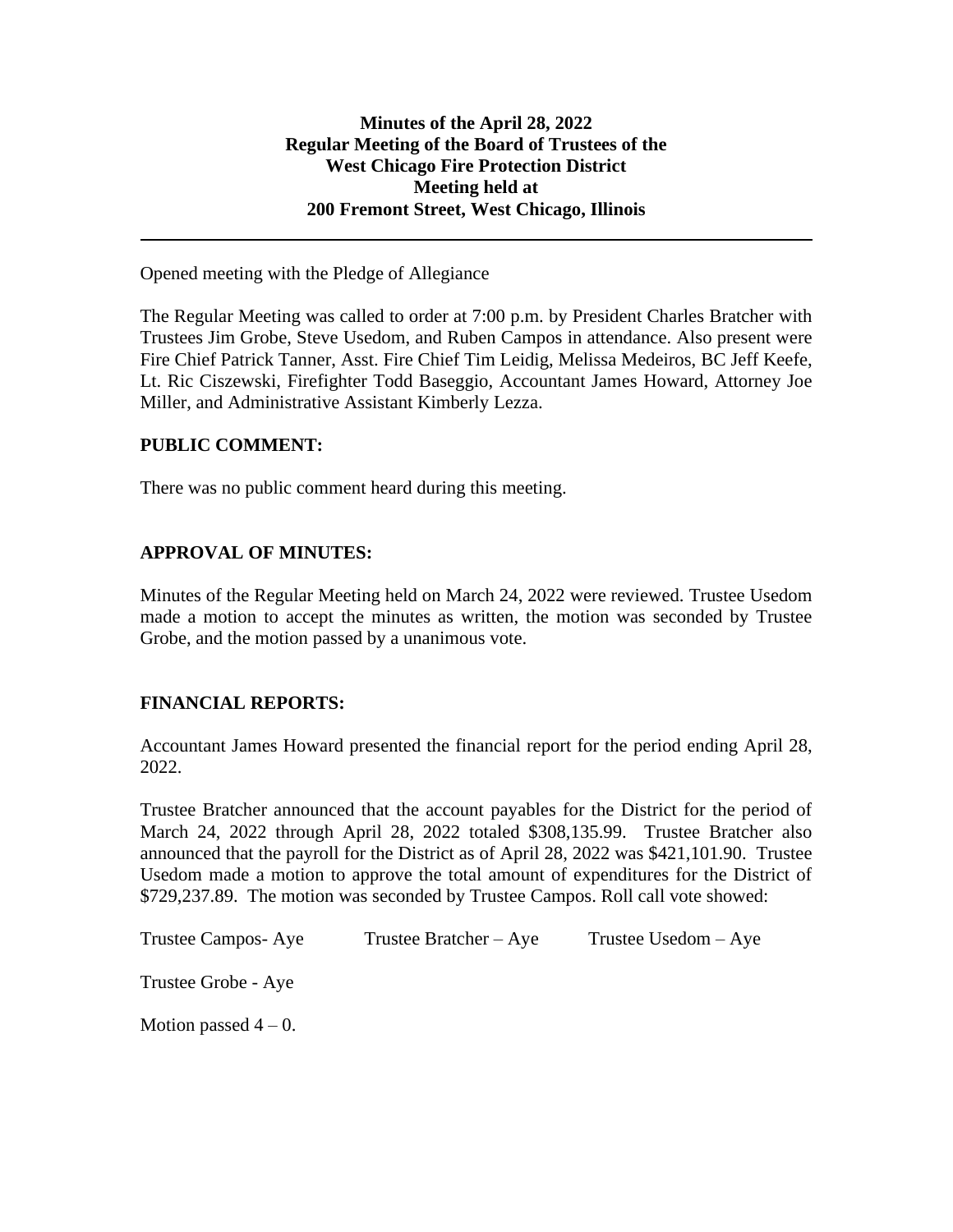## **COMMITTEE REPORTS:**

#### **a. Financial/Planning**

Budget workshop scheduled for June 1, 2022 at 3:00pm.

#### **b. Divisional Reports:**

### **Administration:**

Chief Tanner informed the Board that we have a new firefighter starting on May 2, 2022.

### **Fire Prevention:**

Chief Tanner stated that Fire Marshal Joe Buenrostro is officially retired. 38 inspections have been completed for the month of April. The B&F Inspector is doing well. Will provide monthly numbers. At three month mark we will evaluate.

### **Emergency Medical Services:**

Chief Tanner stated that the EMS Coordinators have been working. Currently working on strategic plan for Continuing Education and catch up on projects that have fallen behind.

#### **Fleet:**

Chief Tanner provided update on the tower ladder replacement pricing challenges. Chief will be attending FDIC to meet with Seagrave and address our issues.

#### **Buildings and Grounds:**

Chief Tanner stated that we are revamping our budget from previous years. Asst. Chief Leidig is spearheading a replacement schedule project.

#### **NEW BUSINESS:**

a. Motion to approve the hire of FF Jaime Aguayo as recommended by the Board of Fire Commissioners.

Trustee Campos made a motion to approve the hire of FF Jaime Aguayo as recommended by the Board of Fire Commissioners. Motion seconded by Trustee Usedom. Roll call showed: